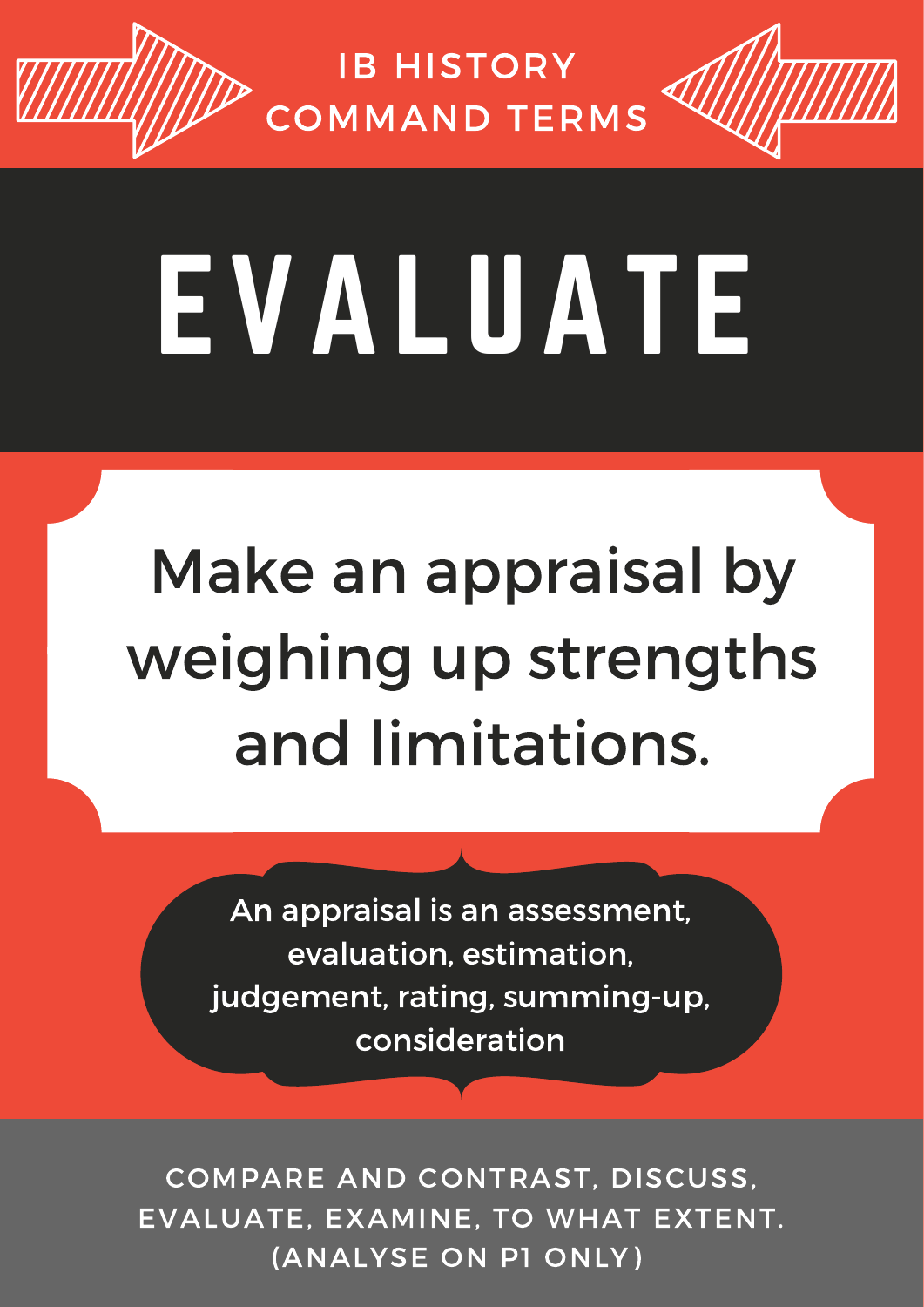## ANALYSE

COMPARE AND CONTRAST, DISCUSS, EVALUATE, EXAMINE, TO WHAT EXTENT. (ANALYSE ON P1 ONLY)

#### IB HISTORY COMMAND TERMS

### Break down in order to bring out the essential elements or structure. (Paper 1)

Look at each part in detail, form judgements about each element and the whole.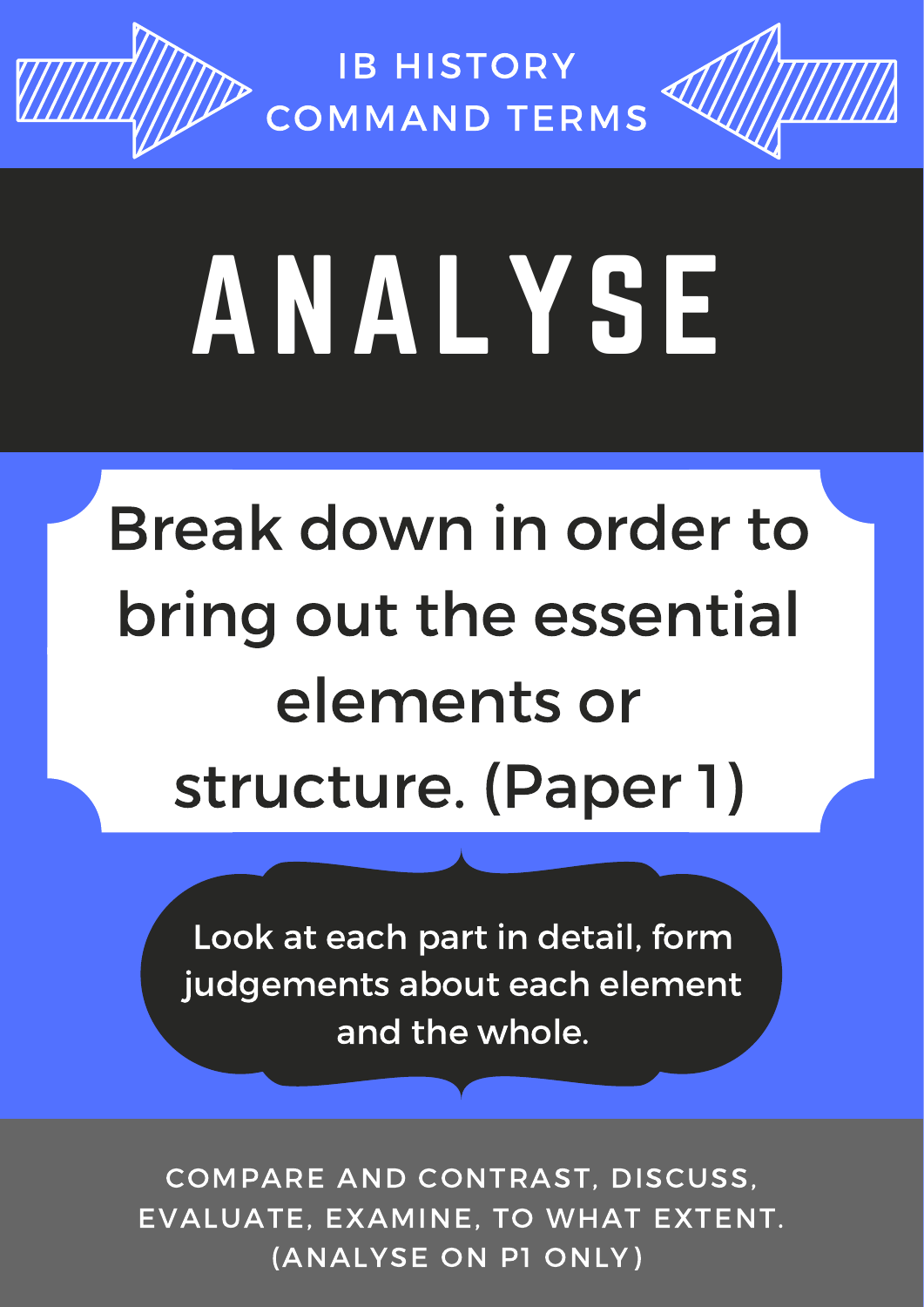COMPARE AND CONTRAST, DISCUSS, EVALUATE, EXAMINE, TO WHAT EXTENT. (ANALYSE ON P1 ONLY)

#### IB HISTORY COMMAND TERMS

# UISCUSS

Offer a considered and balanced review that includes a range of arguments, factors or

#### hypotheses. Opinions or conclusions should be presented clearly and supported by appropriate evidence.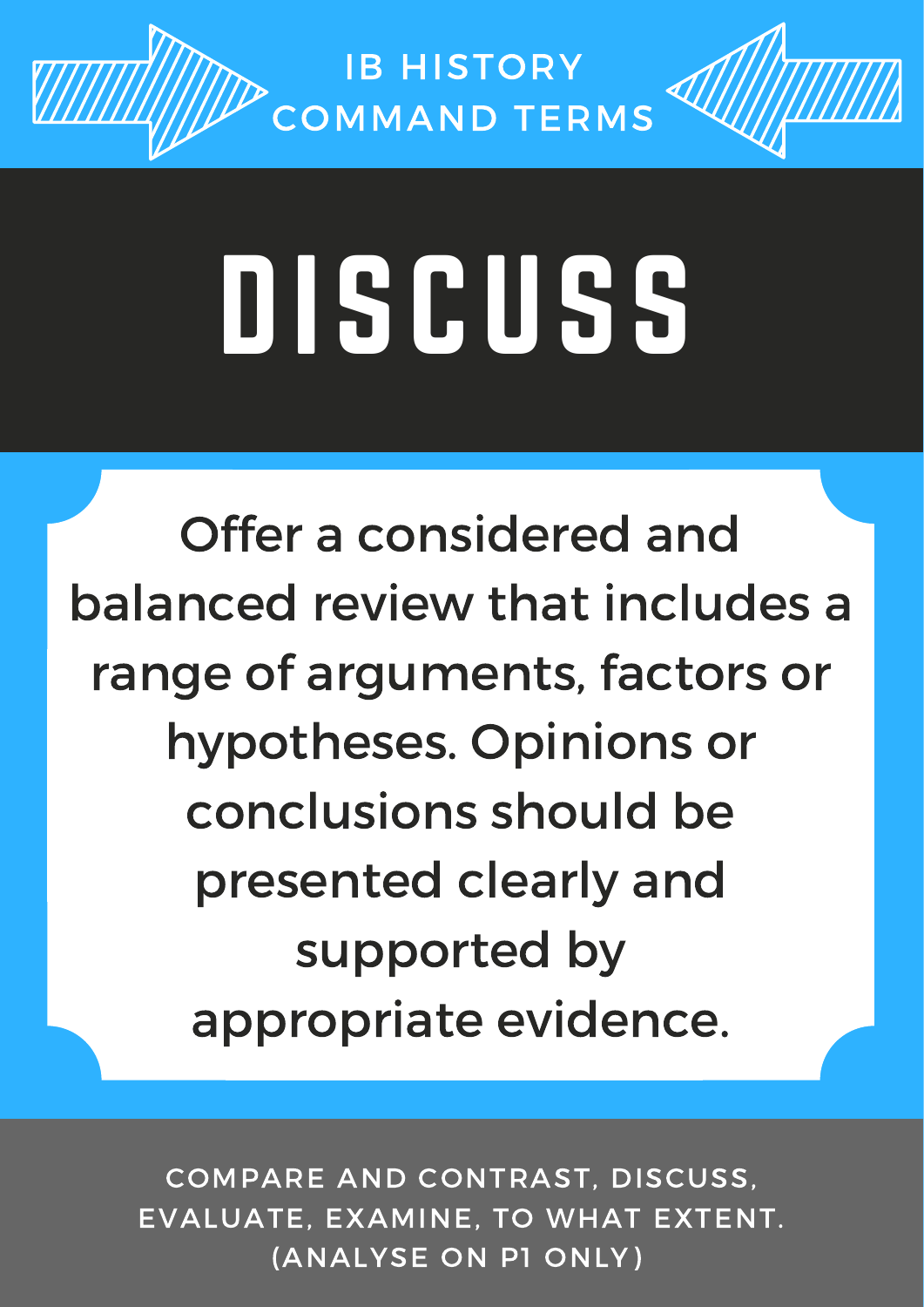## EXAMINE

COMPARE AND CONTRAST, DISCUSS, EVALUATE, EXAMINE, TO WHAT EXTENT. (ANALYSE ON P1 ONLY)

#### IB HISTORY COMMAND TERMS

### Consider an argument or concept in a way

### that uncovers the assumptions and interrelationships of the issue.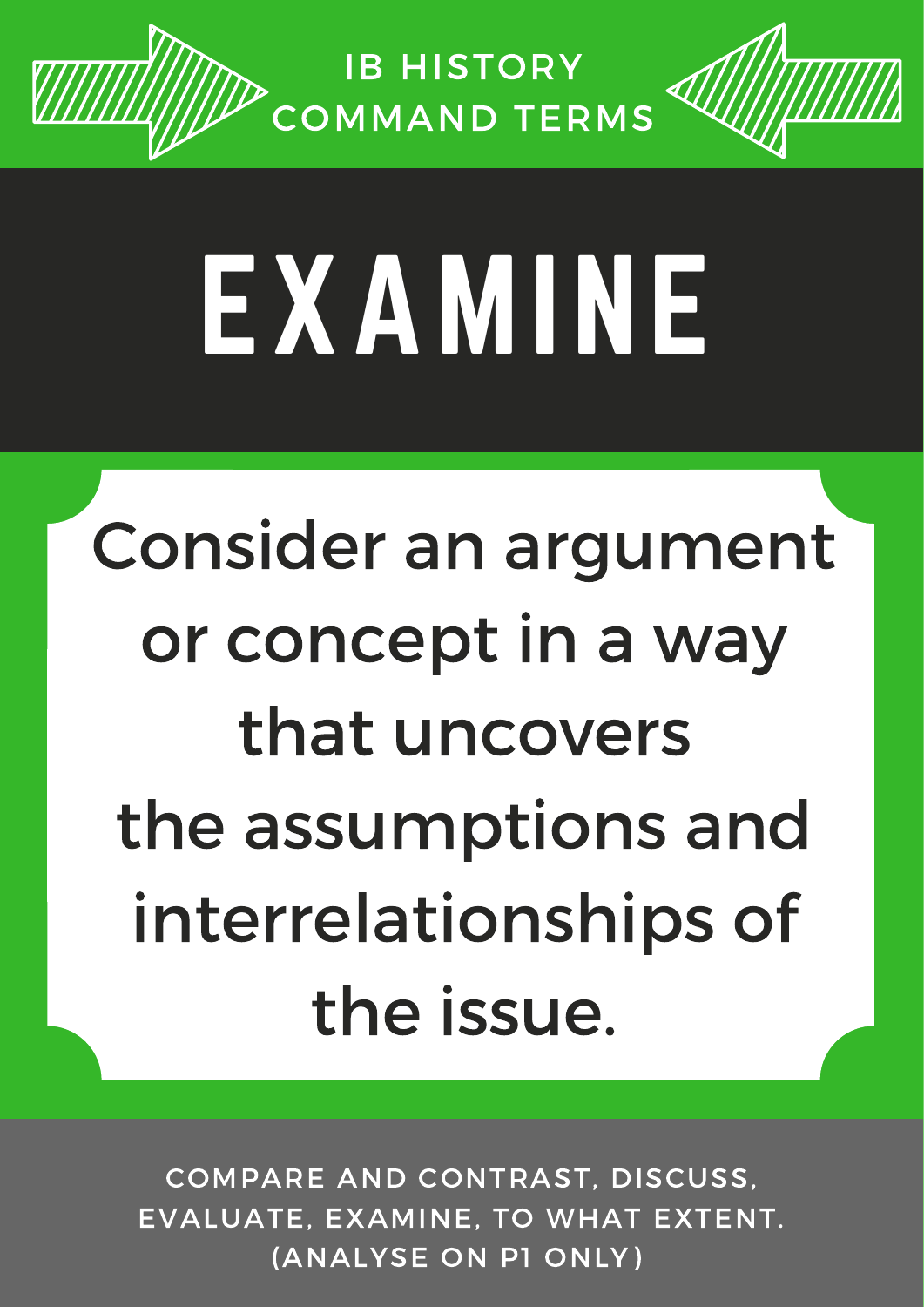## COMPARE AND CONTRAST

#### IB HISTORY COMMAND TERMS

COMPARE AND CONTRAST, DISCUSS, EVALUATE, EXAMINE, TO WHAT EXTENT. (ANALYSE ON P1 ONLY)

### Give an account of similarities and differences between

two (or more) items or situations, referring to both (all) of them throughout.